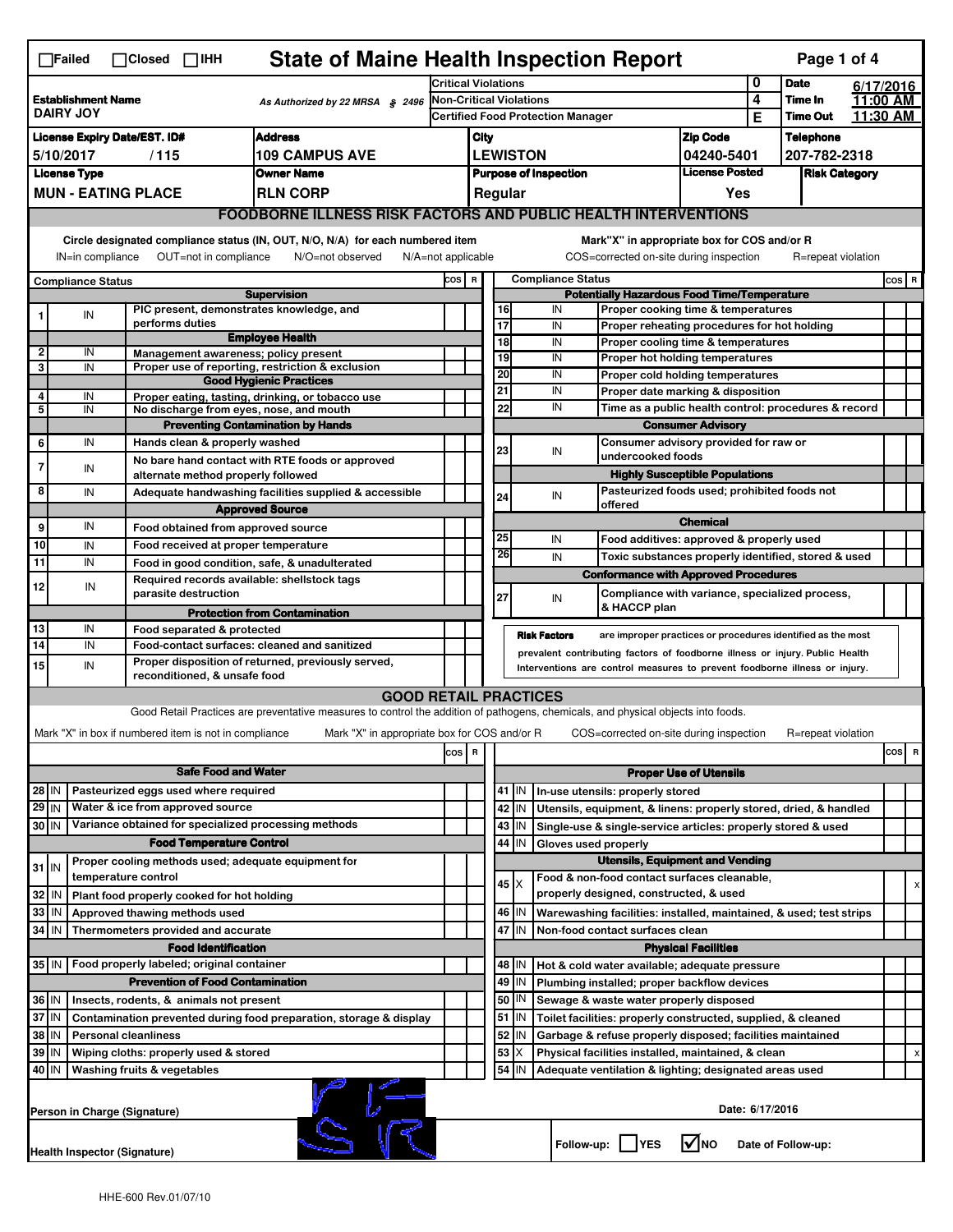|                                                   |                                         | <b>State of Maine Health Inspection Report</b> | Page 2 of 4       |                        |                                  |
|---------------------------------------------------|-----------------------------------------|------------------------------------------------|-------------------|------------------------|----------------------------------|
| <b>Establishment Name</b><br><b>DAIRY JOY</b>     |                                         | As Authorized by 22 MRSA                       | 6/17/2016<br>Date |                        |                                  |
| License Expiry Date/EST. ID#<br>5/10/2017<br>/115 | <b>Address</b><br><b>109 CAMPUS AVE</b> | City / State<br><b>LEWISTON</b>                | /ME               | Zip Code<br>04240-5401 | <b>Telephone</b><br>207-782-2318 |
|                                                   |                                         | <b>Temperature Observations</b>                |                   |                        |                                  |
| Location                                          | Temperature                             |                                                | <b>Notes</b>      |                        |                                  |
| walk-in cooler                                    | 41                                      |                                                |                   |                        |                                  |
| hot water                                         | 110 plus                                |                                                |                   |                        |                                  |
| ice cream                                         | 40                                      |                                                |                   |                        |                                  |



**Date: 6/17/2016**

HHE-601(a)Rev.01/07/10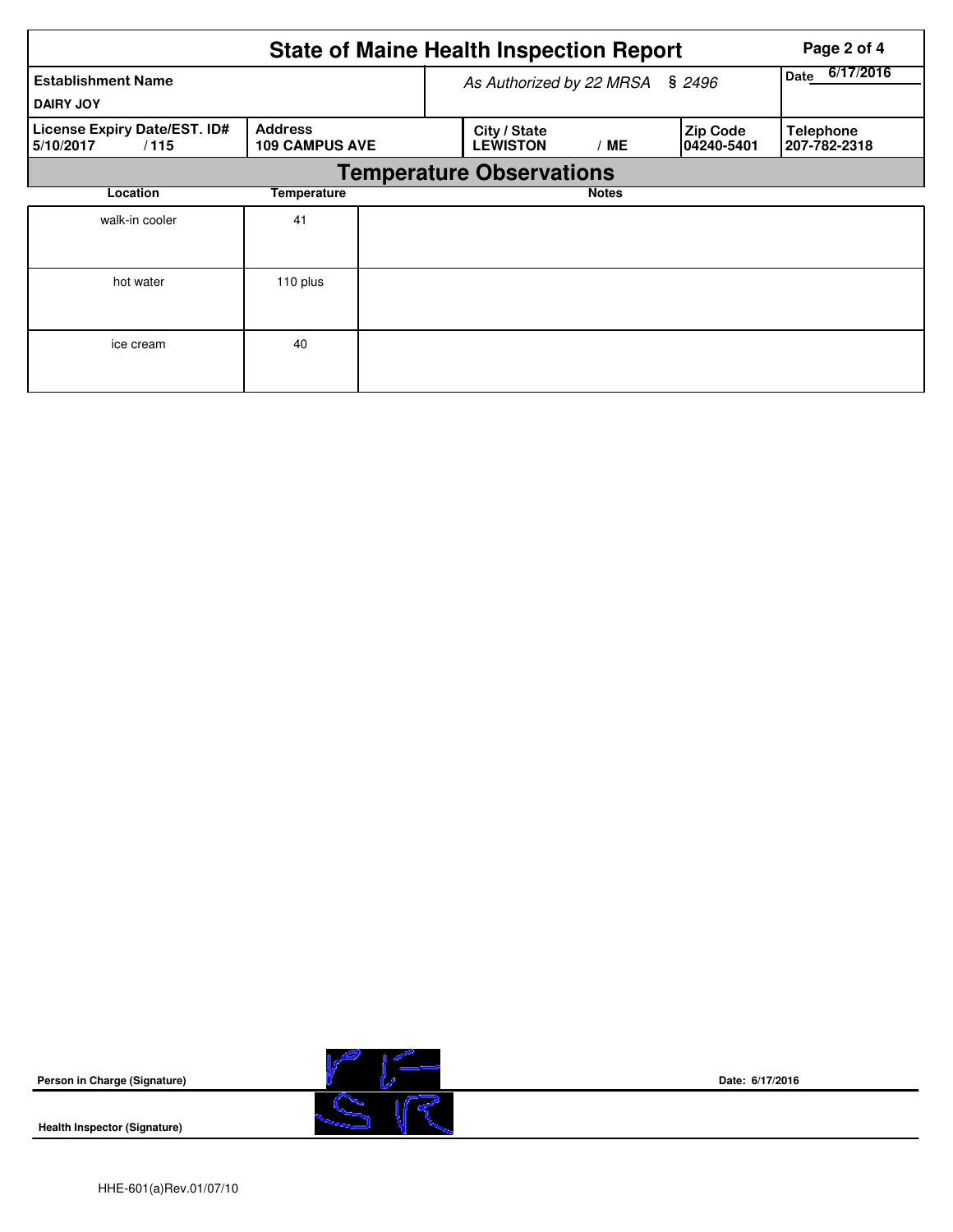|                                                                                                                                                    | Page 3 of 4                             |                                 |           |                               |  |  |  |  |  |  |
|----------------------------------------------------------------------------------------------------------------------------------------------------|-----------------------------------------|---------------------------------|-----------|-------------------------------|--|--|--|--|--|--|
| <b>Establishment Name</b><br><b>DAIRY JOY</b>                                                                                                      | 6/17/2016<br><b>Date</b>                |                                 |           |                               |  |  |  |  |  |  |
| License Expiry Date/EST. ID#<br>5/10/2017<br>/115                                                                                                  | <b>Address</b><br><b>109 CAMPUS AVE</b> | City / State<br><b>LEWISTON</b> | <b>ME</b> | <b>Zip Code</b><br>04240-5401 |  |  |  |  |  |  |
| <b>Observations and Corrective Actions</b>                                                                                                         |                                         |                                 |           |                               |  |  |  |  |  |  |
| Violations cited in this report must be corrected within the time frames below, or as stated in sections<br>8-405.11 and 8-406.11 of the Food Code |                                         |                                 |           |                               |  |  |  |  |  |  |
| 45: 4-101.11.(D): N: Utensils or equipment food contact surfaces not smooth / easily cleanable.                                                    |                                         |                                 |           |                               |  |  |  |  |  |  |

INSPECTOR NOTES: repair cone holder

45: 4-101.19: N: Nonfood contact surfaces of equipment that requires frequent cleaning not constructed of a corrosion-resistant, nonabsorbent, and smooth material.

INSPECTOR NOTES: paint shelving

53: 6-101.11.(A): N: Indoor surfaces are not properly constructed as to be smooth, durable, and easily cleanable or constructed of nonabsorbent material in areas of moisture.

INSPECTOR NOTES: repair walls by warewasning area

53: 6-501.12: N: The physical facilities are not clean.

INSPECTOR NOTES: clean edges of floors





**Date: 6/17/2016**

**Health Inspector (Signature)**